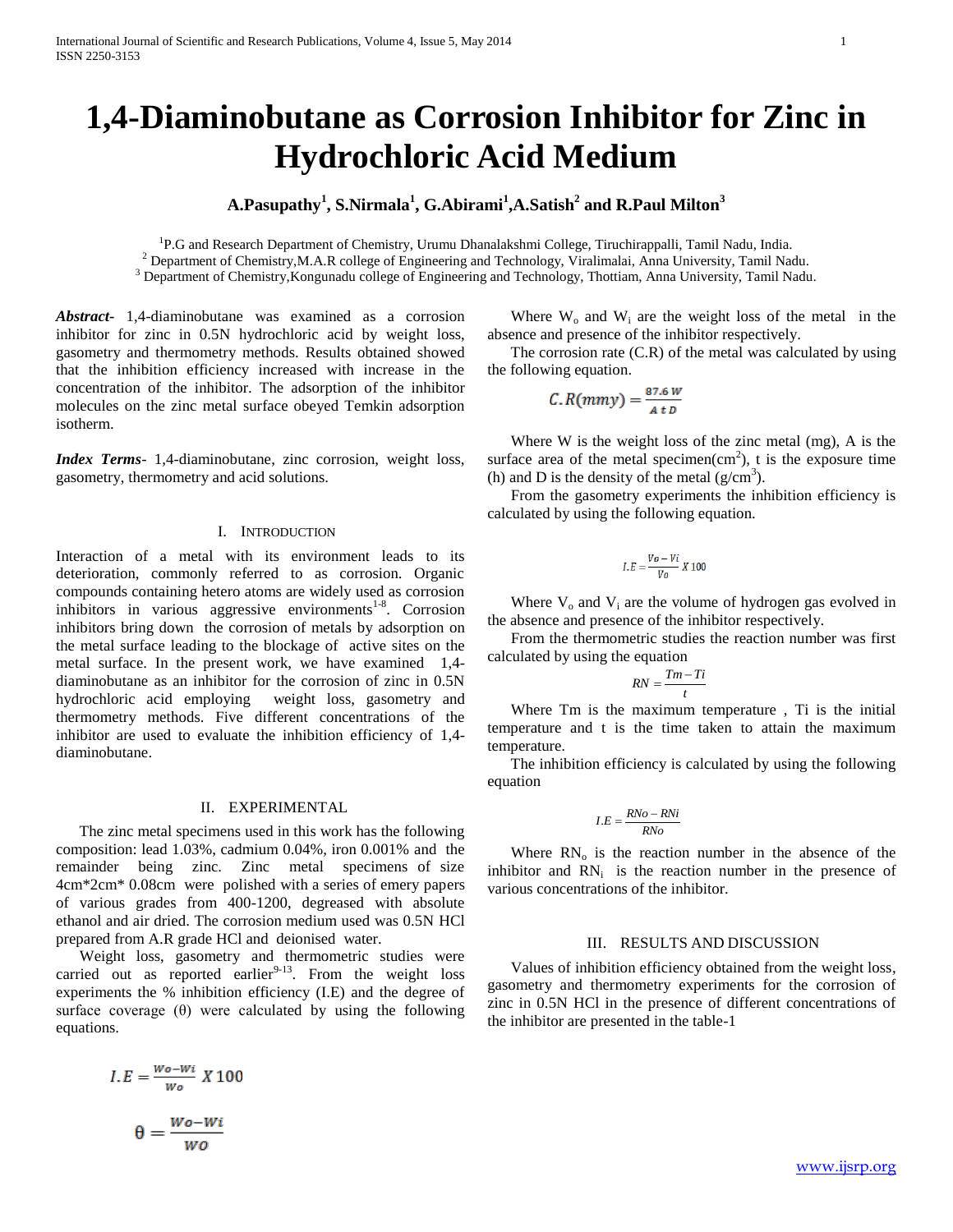| Method<br>employed | Values of I.E(%) for different<br>(mM)<br>concentrations<br>of<br>$1.4-$<br>diaminobutane |      |      |      |      |  |
|--------------------|-------------------------------------------------------------------------------------------|------|------|------|------|--|
|                    | 10                                                                                        | 20   | 30   | 40   | 50   |  |
| Weight loss        | 44.8                                                                                      | 58.7 | 67.4 | 73.8 | 79.1 |  |
| Gasometry          | 44.3                                                                                      | 58.1 | 66.8 | 74.2 | 78.8 |  |
| Thermometry        | 43.9                                                                                      | 59.2 | 67.9 | 73.2 | 78.3 |  |

**Table-1 Values of inhibition efficiency obtained from the weight loss, gasometry and thermometry experiments** 

The inhibition efficiency values obtained from weight loss, gasometric and thermometric methods agree very well. With increase in the concentration of the inhibitor , the inhibition efficiency values also increases. The dependence of inhibition efficiency of the inhibitor on its concentration is shown in figure-1



**Figure 1 Variation of inhibition efficiency with concentration of the inhibitor.**

 Values of corrosion rates obtained from the weight loss experiments are presented in the table-2

**Table 2 Values of corrosion rates obtained from the weight loss measurements.**

| Corrosion rate $\text{(mm/y)}$ for different<br>concentrations (mM) of inhibitor |      |      |      |    |  |  |  |
|----------------------------------------------------------------------------------|------|------|------|----|--|--|--|
| 10                                                                               | 20   | 30   | 40   | 50 |  |  |  |
| 77 3                                                                             | 57.8 | 45.6 | 36.7 |    |  |  |  |

 From table-2 it can be observed that the corrosion rate of zinc in 0.5N HCl decreases with increasing concentration of the inhibitor. The effect of inhibitor concentration on the corrosion rates is shown in figure-2.



**Figure 2 Variation of corrosion rate with concentration of the inhibitor**

 The inhibitor molecule contains two primary amino groups, in its molecular structure which are potential adsorption centres, through which the inhibitor molecule can get adsorbed on the zinc surface leading to the formation of a layer on the zinc metal surface. This layer acts as a barrier between the zinc metal and the corrosive media giving protection to the zinc metal. In addition to these, in acid medium, the two primary amino groups present in the molecule can be easily protonated to form the cationic form of the inhibitor. The chloride ions present in the acid medium gets adsorbed specifically on the positively charged zinc metal surface due to its lesser degree of hydration leading to the creation of excess negative charges on the zinc surface which favours the adsorption of these cationic form of the inhibitor molecules on the zinc metal surface resulting in the enhanced protection of zinc metal.

# IV. ADSORPTION ISOTHERMS

From the weight loss measurements, the degree of surface coverage (θ) for various concentrations of the inhibitor were evaluated. Temkin's adsorption isotherm was tested by plotting  $logC$  vs  $\theta$  which resulted in a straight line thereby showing that the adsorption of the inhibitor on the surface of zinc from 0.5N HCl obeys Temkin's adsorption isotherm. Figure-3 shows the Temkin adsorption isotherm plot for zinc in 0.5N HCl containing different concentrations of the inhibitor.



**Figure 3 Temkin adsorption isotherm plot for zinc in 0.5N HCl containing different concentrations of the inhibitor**

## V. CONCLUSIONS

 1,4-diaminobutane used as a corrosion inhibitor for zinc in 0.5N HCl performed well. It exhibited a maximum inhibition efficiency of 79.1 % at 50 mM concentration. The adsorption of the inhibitor on zinc surface obeyed Temkin adsorption isotherm.

#### **REFERENCES**

- [1] C.A. Witt, I. Drzisga, W. Kola, Metal .39 (1985) 828.
- [2] I.A. Ahmed, S. Abdel-Hakim, Anti-Corrosio. 3 (1989) 4.
- [3] M. Troquet, J. Pegeiti, Electrochim. Acta 27 (1982) 197.
- [4] L. Horner, E. Pliclke, Werkstoffe und Korrosion. 37 (1986) 457.
- [5] C. Fiaud, S. Bensarsa, I. Demesy des Aulnios, M. Tzinmann, Br. Corros. J. 22 (1987) 109.
- [6] K. Wipperman, J.W. Shultze, R. Kessel, J. Penninger, Corros. Sci. 32 (1991) 205.
- [7] A.S. Fouda, A.H. Elasklary, L.H.M. Maadkeur, J. Indian Chem. Soc. 22 (1984) 425.